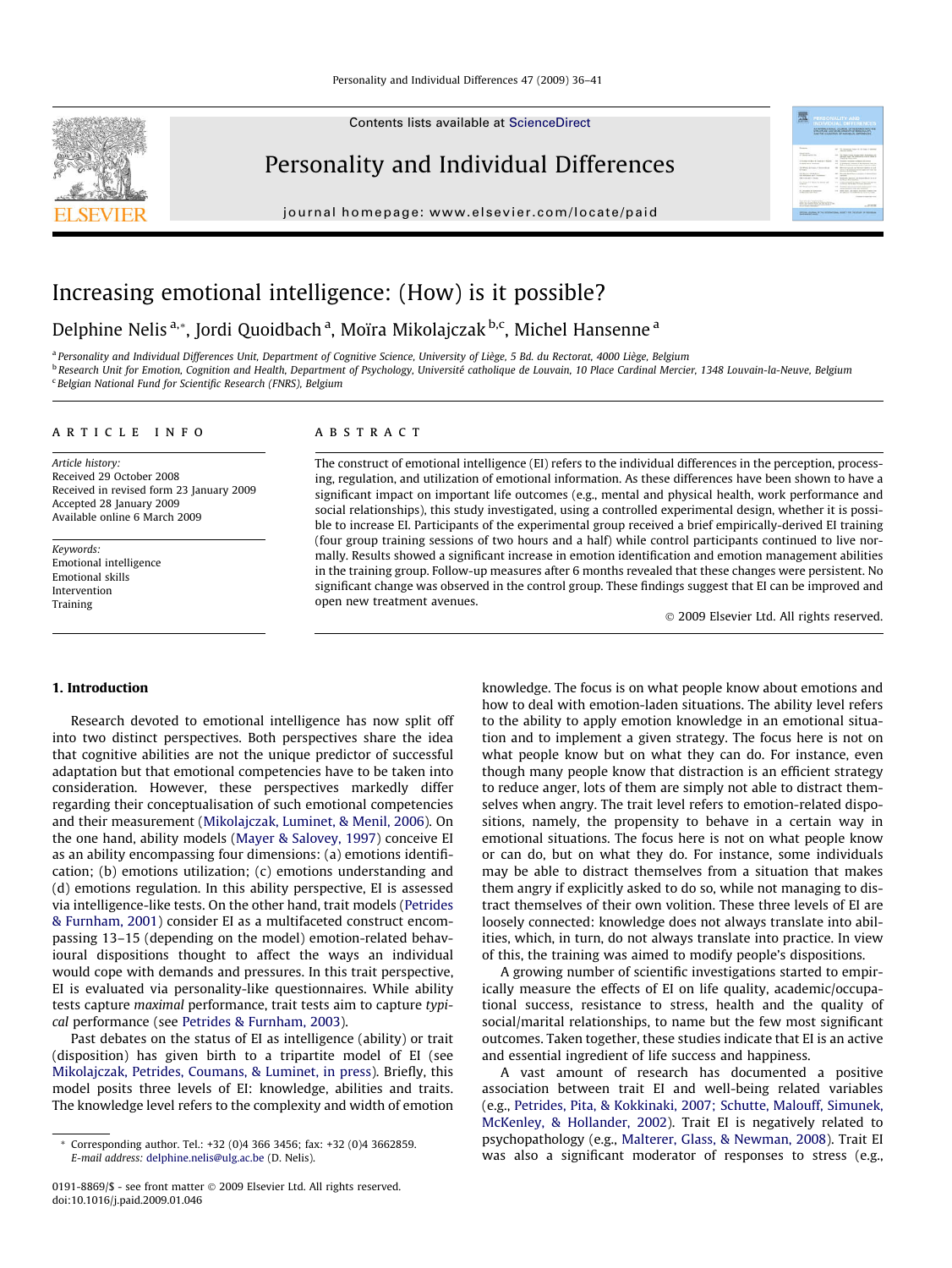[Mikolajczak & Luminet, 2008; Mikolajczak, Roy, Luminet, Fillée, &](#page-5-0) [de Timary, 2007](#page-5-0)).

Student academic commitment and success have also been related to EI in a variety of studies. Individuals with higher levels of trait EI get higher test scores and grades ([Jaeger, 2003\)](#page-5-0) and were less likely to have been excluded from school [\(Petrides,](#page-5-0) [Frederickson, & Furnham, 2004](#page-5-0)). Trait EI is implicated in academic performance and deviant behaviour, with effects that are particularly relevant to vulnerable students. Finally, ability and trait EI has been found to be associated with job performance and occupational success, especially for jobs involving high levels of interpersonal contacts, such as service workers (sales persons, nurses, call operators, ...) (see for a review [Daus & Ashkanasy,](#page-5-0) [2005; Van Rooy & Viswesvaran, 2004\)](#page-5-0). At group level, trait EI has been found to be related to team performance and group cohesiveness (see [Quoidbach & Hansenne, 2009\)](#page-5-0).

In view of this, interventions designed to improve EI have recently bloomed particularly among children's, managers and subjects with affective difficulties ([Matthews, Zeidner, & Roberts,](#page-5-0) [2002](#page-5-0)). Despite the huge expansion of EI development methods and the preliminary evidence for their effectiveness – especially with children [\(Zins, Weissberg, Wang, & Walberg, 2004](#page-5-0)) – ,very few EI programs are based on a solid theoretical model and even fewer have been rigorously tested ([Matthews et al., 2002\)](#page-5-0). First, these trainings lack a clear theoretical and methodological rationale and employ a miscellany of techniques whose psychological bases are sometimes dubious ([Matthews et al., 2002; Matthews,](#page-5-0) [Zeidner, & Roberts, 2007\)](#page-5-0). Second, they usually target only some EI dimensions (e.g., target emotion identification but not emotion management) and add a number of skills which are not considered as parts of EI, such as problem resolution, alcohol or drugs prevention, and reduction of violence (e.g., [Topping, Holmes, & Bremmer,](#page-5-0) [2000](#page-5-0)). Third, when evaluations of these programs exist, they are often limited to subjective impression right after the training given by teachers for EI training at school or by the director for EI training at work, without considering the long-term effects ([Aber,](#page-5-0) [Brown, & Henrich, 1999; Goleman, 1995; Matthews et al., 2002\)](#page-5-0). Finally, none of the EI trainings' evaluations to date included a control group.

The main goal of our study is to investigate whether EI can be improved among young adults. More specifically, we tested, using a controlled design, the impact of a theoretically based training on the different components of EI. A second goal of the study is to determine whether the benefits of the training depend or not on the initial level of EI.

The intervention developed for this study focused on teaching theoretical knowledge about emotions and on training participants to apply specific emotional skills in their everyday life. Sessions were articulated according to [Mayer and Salovey's \(1997\)](#page-5-0) fourbranches model, and empirical findings were systematically used to inform each teaching module. For example, [Scherer's \(2001\)](#page-5-0) model on the multiple components of emotion and [Ekman and](#page-5-0) [Friesen \(1971\)](#page-5-0) work on facial expressions informed a large part of the perception of emotion in oneself and in others' sequences respectively, and findings on effective emotion regulation strategies [\(Gross, 1998](#page-5-0)) were used to develop a large part of the emotional regulation training.

# 2. Method

# 2.1. Participants

The sample consisted of 37 participants, 19 in the training group and 18 in the control group. There were 15 women and four men in the training group with a mean age of 21 years (SD = 3.42).

The control group consisted of 15 women and three men with a mean age of 20.5 years ( $SD = 1.46$ ). All participants were psychology students, who gave written informed consent to participate in the study.

# 2.2. Measures

The effectiveness of the intervention was assessed through a global measure of trait EI as well as various measures aiming to assess independently the different branches of EI.

Global Trait Emotional Intelligence was assessed using the French version of the Trait Emotional Intelligence Questionnaire (TEIQue; [Petrides, 2009\)](#page-5-0). The TEIQue consisted of 153 items arranged on a 7 point response scale (from strongly agree to strongly disagree). It provides scores for 15 subscales, four factors (well-being, self-control, emotionality, and sociability) and global trait EI. The TEIQue shows excellent psychometric properties (see [Mikolajczak, Lumi](#page-5-0)[net, Leroy, & Roy, 2007,](#page-5-0) for the psychometric properties of the French adaptation used in this study). In this study, the internal consistency of the global score was 0.82.

Emotion Regulation (own emotions) was assessed through the Emotion Regulation Profile Questionnaire (ERP-Q; [Mikolajczak,](#page-5-0) [Nélis, Hansenne, & Quoidbach, 2008; Nélis, Quoidbach, Hansenne,](#page-5-0) [& Mikolajczak, in preparation](#page-5-0)). The ERP-Q is a vignette-based measure comprising 12 scenarios targeting 6 emotion categories: anger/irritation, sadness/nostalgia, fear/anxiety, jealousy/envy, shame/guilt and joy/plenitude. Each scenario is associated with 6 possible reactions: three considered as adaptive in the literature (e.g., positive reappraisal, social support seeking, and acceptance) and three viewed as maladaptive (avoidance, substance abuse, rumination). Respondents were required to circle, for each scenario, the two strategies they would most likely use and the two strategies they would most likely not use. Respondents were credited 1 point when selecting a functional strategy or rejecting a dysfunctional strategy, and  $-1$  point when selecting a dysfunctional strategy or rejecting a functional strategy. The  $\alpha$  was 0.72 in the current sample.

Regulation of others' emotions was assessed with the Emotional Management Abilities test (EMA; [Freudenthaler & Neubauer,](#page-5-0) [2005](#page-5-0); French adaptation by [Nélis \(2007\)](#page-5-0)). The EMA contained 42 items, of which 18 assess the ability to manage one's own emotions (intrapersonal) and 24 assess the ability to manage others' emotions (interpersonal). Both scales consist of scenarii describing emotional situations. Respondents had to choose among four possible reactions, with different levels of efficiency. The efficiency of each reaction was determined by experts in the field of emotions. In this study, we have only used items which assess the ability to manage others' emotions ( $\alpha$  = 0.48 for managing others' emotions).

Emotion identification was measured through the Dimensions of Openness to Emotional experiences -trait version (DOE; [Reicherts,](#page-5-0) [1999\)](#page-5-0) and the Toronto Alexithymia Scale (TAS-20; [Bagby, Parker, &](#page-5-0) [Taylor, 1994](#page-5-0); French adaptation: [Loas, Otmani, Verrier, Fremaux, &](#page-5-0) [Marchand, 1996](#page-5-0)).

The DOE measures individual differences in awareness of internal and external indicators of emotion as well as cognitive/conceptual representation of affective states. The measure consisted of a 36-item questionnaire assessing 6 main dimensions of emotion processing (conceptual representation (REPCON), communication and expression of emotions (EMOCOM), perception of bodily indicators (PERINT), perception of external bodily indicators (PEREXT) emotion regulation (REGEMO), normative limitations of emotional openness (RESNOR)). The internal consistency of the global score was 0.66 in the present study.

The TAS-20 consists of 20 items responded to on a 5-point scale  $(1 =$  strongly agree to  $5 =$  strongly disagree). It provides a global score as well as scores on three specific dimensions: difficulty in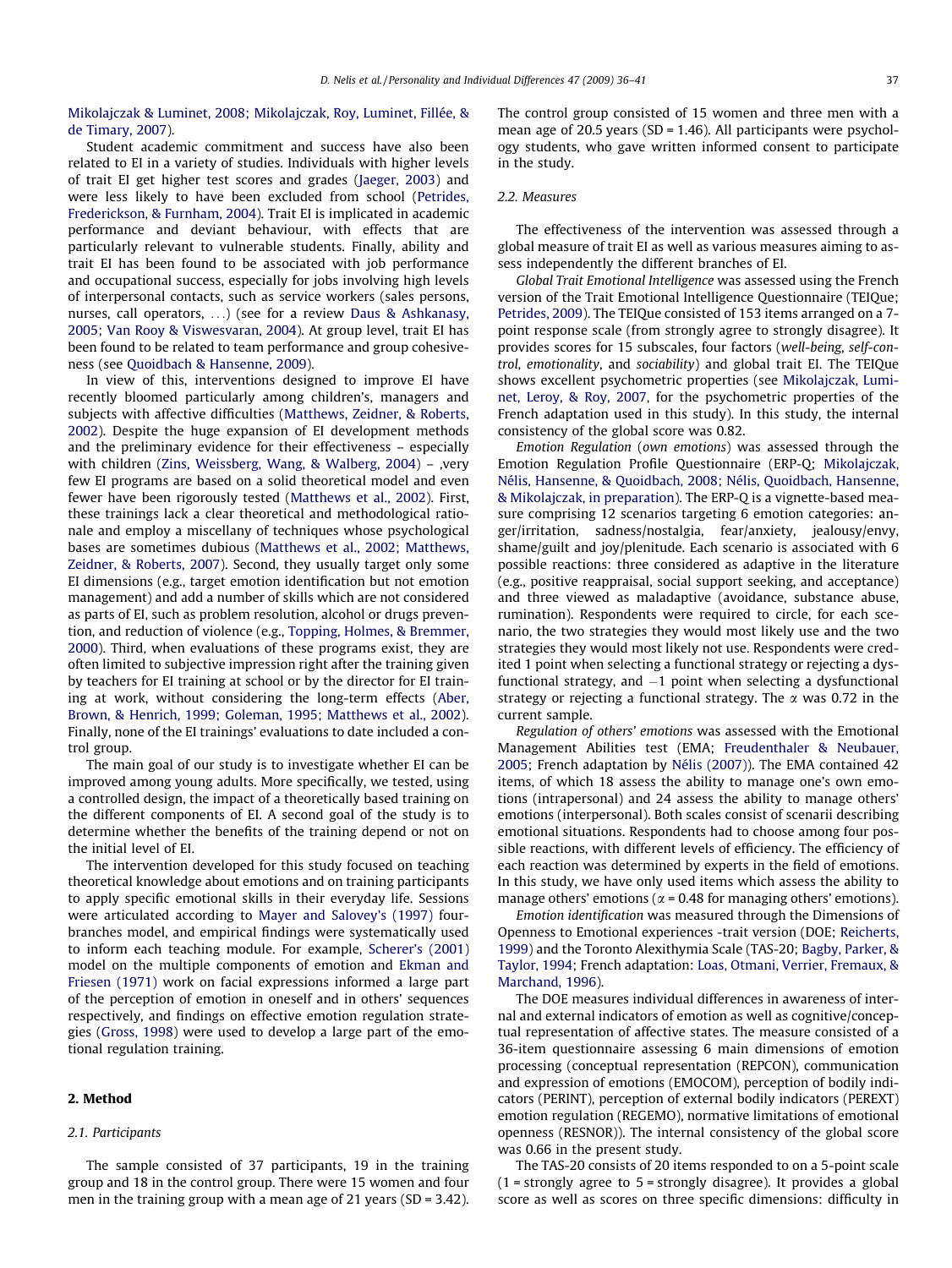identifying feelings, difficulty in describing feelings, and externally-oriented thinking. The internal consistency of the global score was 0.82 in the present study.

Emotional understanding was evaluated by means of the Situational Test of Emotional Understanding (STEU; [MacCann & Roberts,](#page-5-0) [2008\)](#page-5-0). The STEU is based on the [Roseman's model \(2001\)](#page-5-0) of the emotions system. According to this model, the 17 most common emotions can be explained by a combination of seven appraisal dimensions. The STEU comprised 42 items with 14 decontextualized items, 14 workplace-related items and 14 private life-related items. Each item presents an emotional situation, and participants had to choose which emotion the situation will most likely elicit. The internal consistency of this French version was low ( $\alpha$  = 0.33) in the present study.

#### 2.3. EI intervention

The EI intervention consisted of four sessions of two and half hours over a 4-week period. There were two training groups; one comprising 10 participants and the other one 9 participants. Each session was at a 1-week interval. This interval allowed participants to apply what was taught during sessions in their daily life. In contrast to other studies that improve EI without theatrical references and limited to one aspect of EI, the design of our training was based on Mayer and Salovey's four-branch model of [Elias et al. \(1997\)](#page-5-0): (1) perception, appraisal, and expression of emotion; (2) emotional facilitation of thinking; (3) understanding and analysing emotions; (4) reflective regulation of emotion. During the program, techniques to enhance these skills, especially emotional regulation (intrapersonal and interpersonal) and emotional understanding were instructed. The content of each session was based on short lectures, role plays, group discussions, two-person works, and readings. The participants were also provided with a personal diary in which they had to report daily one emotional experience. These emotional experiences had to be analysed in light of the theory explained in class. The outline of the sessions is set out in the Appendix.

#### 2.4. Procedure

The participants completed all the measures three times: prior to session 1, at the end of session 4 (i.e., right after the training), and 6 months later to have a long-term post training evaluation. Indeed, research shows that knowledge acquired during group training can take up to 6 months to translate into applied skills. As recommended by authorities (see [Kirkpatrick, 1998](#page-5-0)), investigations of the effectiveness of trainings should therefore also include a long-term assessment of skills transfer. All participants attended all the sessions and all of them were blind to their scores throughout the study. The personal diaries were given to the participants at the end of the first session and had to be completed daily until the end of the training. Reminders and readings were given to the participants after each session. Participants of the control group completed the same measures as the training group, but were not exposed to the training.

#### 3. Results

Independent t-tests showed that there were no baseline differences between the training and the control group on any of the variables under consideration (see Table 1).

Mixed model group (training vs. control)  $\times$  time (time 1, time 2, time 3) repeated measures ANOVAs were performed on each measure, with group as between-subject factor and time as withinsubject factor (cf. [Figs. 1–3](#page-3-0)). In each case, we were looking for a group  $\times$  time interaction, which would indicate a differential change for the two groups. Analyses yielded a significant group time interaction for the ERP-Q, EMA, and the TAS-20 scales  $[(F(2,70) = 5.58, p = .005; F(2,70) = 3, p = .050; F(2,70) = 4.19,$  $p = .024$ , respectively] and a marginally significant effect for the TEIQue  $[F(2,70) = 2.59, p = 0.08]$ . No significant group  $\times$  time interaction was found for the DOE and the STEU scales  $[(F(2,70) = 1.40,$  $p = 0.253$ ;  $F(2,70) = 0.04$ ,  $p = 0.961$ , respectively].

The means, standard deviations and statistics between time 1, time 2 and time 3 for each variable and each group are shown in [Tables 2–4.](#page-3-0) The training group showed a significant increase on the TEIQue  $(t(18) = -2.29, p = .033)$ , ERP-Q  $(t(18) = -6.81,$  $p < .001$ ), EMA  $(t(18) = -3.45, p = .003)$ , DOE  $(t(18) = -2.33$  $p = .031$ ), and a significant decrease in TAS-20 scores  $(t(18) = 2.17, p = .043)$  between time 1 and time 2. No significant difference was found for the STEU scale  $(t(18) = -1.75, p = .097)$ (see [Table 2\)](#page-3-0). The difference between time 2 and time 3 was non-significant for all variables, suggesting that the improvement evident in the training group remained stable after 6 months (see [Table 3](#page-3-0)). The difference between time 1 and time 3 was significant for all variables suggesting also a long-term increase in the training group after the training (see [Table 4](#page-3-0)). The control group showed no significant difference between time 1 and 2, between time 2 and 3 and between time 1 and 3.

In order to determine whether the benefits of the training were dependent on the initial level of emotional competence, participants were stratified on initial scores of alexithymia, emotion regulation (self), and emotion regulation (others). A median split for each measure was used to create high and low groups for the three above variables. Split-plot ANOVAs were performed on TAS-20, EMA, and ERP-Q, with level (High vs. Low) as the between-subject factor and time (Time 1, 2, and 3) as the within-subject factor. Results showed no significant three-way interactions (TAS-20:  $p = .163$ ; EMA:  $p = .494$ ; ERP-Q:  $p = .308$ ) suggesting that the benefits of the training did not depend on the initial level of emotional competence.

# 4. Discussion

The purpose of the present study was to investigate whether EI could be developed among young adults using a proper

#### Table 1

Means, standard deviations and significance of differences between training and control group prior to EI intervention (TEIQue = Trait Emotional Intelligence Questionnaire; ERP-Q = Emotion Regulation Profile-Questionnaire; EMA = Emotional Management Abilities; DOE = Dimensions of Openness to Emotional experiences; TAS-20 = Toronto Alexithymia Scale-20; STEU = Situational Test of Emotional Understanding).

| Variables     | Training group $(N = 19)$ | Control group $(N = 18)$ |                              |
|---------------|---------------------------|--------------------------|------------------------------|
| TEIQue        | 652.47 (59.41)            | 661.11(55.81)            | $t(35) = -0.48$ , $p = .631$ |
| ERP-Q         | 20.31 (10.73)             | 22.11 (11.43)            | $t(35) = -0.49$ , $p = .625$ |
| <b>EMA</b>    | 76.11 (1.38)              | 76.83 (5.77)             | $t(35) = -0.18$ , $p = .812$ |
| <b>DOE</b>    | 73.68 (10.82)             | 73.72 (9.13)             | $t(35) = -0.01$ , $p = .991$ |
| <b>TAS-20</b> | 47.53 (9.31)              | 44.88 (10.89)            | $t(35) = 0.79$ , $p = .432$  |
| <b>STEU</b>   | 25.84 (2.96)              | 26.88 (2.67)             | $t(35) = -0.97$ , $p = .338$ |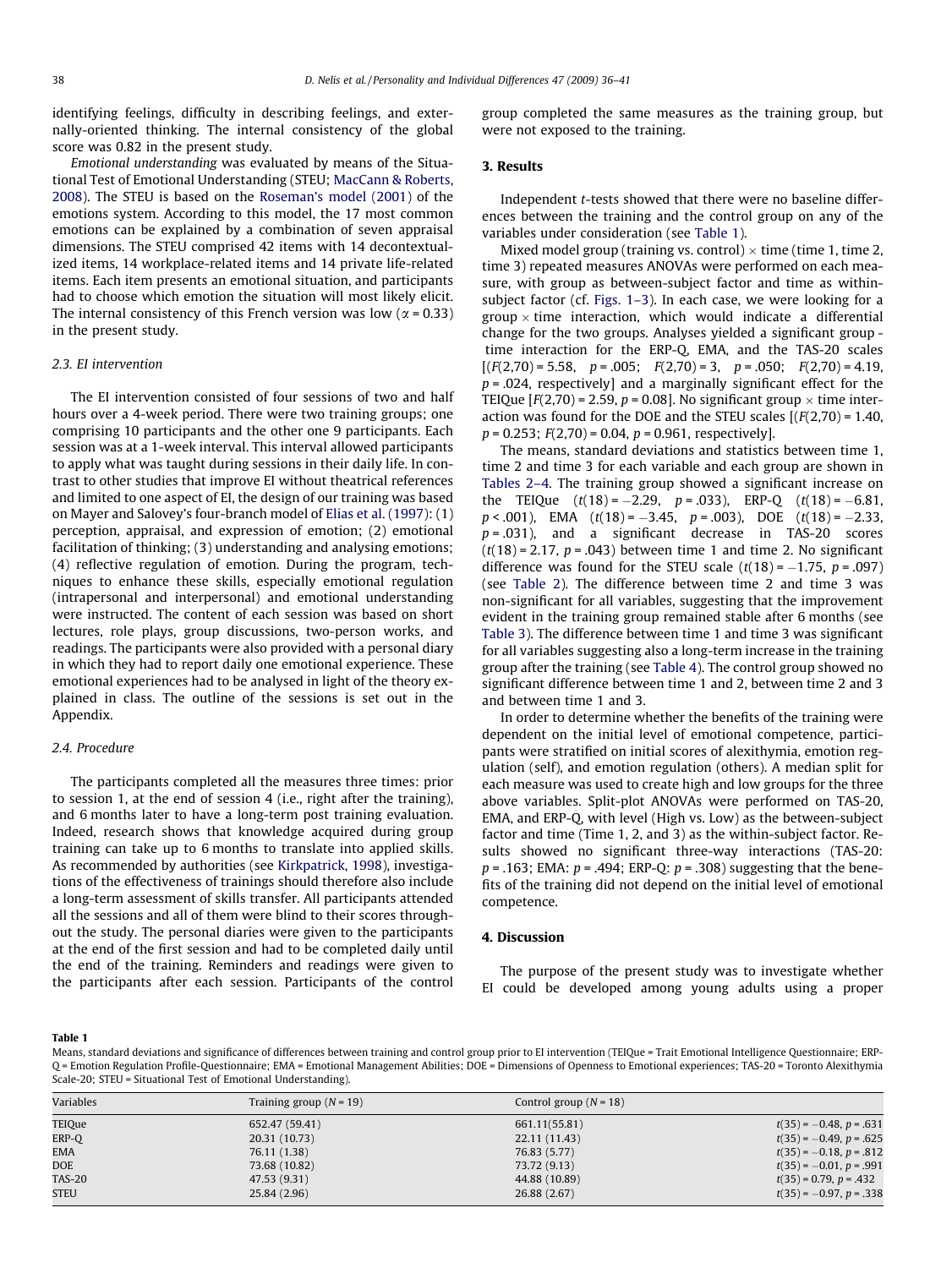<span id="page-3-0"></span>

Fig. 1. Effect of EI intervention on emotion regulation across three times (time  $1 = \text{before training}$ ; time  $2 = \text{after training}$ ; time  $3 = 6 \text{ months after training}$  of evaluation for the two groups (training and control group).



Fig. 2. Effect of EI intervention on regulation of others' emotions across three times (time 1 = before training; time 2 = after training; time 3 = 6 months after training) of evaluation for the two groups (training and control group).



Fig. 3. Effect of EI intervention on alexithymia across three times (time 1 = before training; time  $2$  = after training; time  $3 = 6$  months after training) of evaluation for the two groups (training and control group).

experimental design and a theoretically grounded training program. To our knowledge, this study is the first attempt to assess whether EI can be trained in a French-speaking sample. The major finding of the study is that the training group (but not the control group) scored significantly higher on trait emotional intelligence (TEIQue) after the training. Compared to the control group, the

#### Table 2

Means, standard deviations and significance of differences between time 1 and time 2 for each variable and each group (TEIQue = Trait Emotional Intelligence Questionnaire; ERP-Q = Emotion Regulation Profile-Questionnaire; EMA = Emotional Management Abilities; DOE = Dimensions of Openness to Emotional experiences; TAS-20 = Toronto Alexithymia Scale-20; STEU = Situational Test of Emotional Understanding).

| Variables                 | Time 1         | Time 2         |                              |  |
|---------------------------|----------------|----------------|------------------------------|--|
| Training group $(N = 19)$ |                |                |                              |  |
| TEIQue                    | 652.47 (59.41) | 673.78 (59.81) | $t(18) = -2.29$ , $p = .033$ |  |
| ERP-O                     | 20.31 (10.73)  | 29.89 (9.76)   | $t(18) = -6.81, p < .001$    |  |
| <b>EMA</b>                | 76.11 (6.13)   | 80.31 (5.56)   | $t(18) = -3.45$ , $p = .003$ |  |
| <b>DOE</b>                | 73.68 (10.82)  | 77.05 (10.29)  | $t(18) = -2.33$ , $p = .031$ |  |
| <b>TAS-20</b>             | 47.53 (9.31)   | 43.68 (9.25)   | $t(18) = 2.17$ , $p = .043$  |  |
| <b>STEU</b>               | 25.84 (2.96)   | 27.05 (3.01)   | $t(18) = -1.75$ , $p = .097$ |  |
| Control group $(N = 18)$  |                |                |                              |  |
| TEIQue                    | 661.11 (55.81) | 661.78 (50.11) | $t(17) = -0.13$ , $p = .898$ |  |
| ERP-O                     | 22.11 (11.43)  | 23.77 (12.59)  | $t(17) = -0.72$ , $p = .477$ |  |
| EMA                       | 76.83 (5.77)   | 77.05 (5.17)   | $t(17) = -0.24$ , $p = .814$ |  |
| <b>DOE</b>                | 73.72 (9.13)   | 73.94 (9.66)   | $t(17) = -0.16$ , $p = .871$ |  |
| <b>TAS-20</b>             | 44.88(10.89)   | 48.11 (12.36)  | $t(17) = -1.77$ , $p = .097$ |  |
| <b>STEU</b>               | 26.88 (3.57)   | 28 (2.67)      | $t(17) = -1.22$ , $p = .235$ |  |
|                           |                |                |                              |  |

### Table 3

Means, standard deviations and significance of differences between time 2 and time 3 for each variable and each group (TEIQue = Trait Emotional Intelligence Questionnaire; ERP-Q = Emotion Regulation Profile-Questionnaire; EMA = Emotional Management Abilities; DOE = Dimensions of Openness to Emotional experiences; TAS-20 = Toronto Alexithymia Scale-20; STEU = Situational Test of Emotional Understanding).

| Variables                 | Time 2         | Time 3         |                              |  |
|---------------------------|----------------|----------------|------------------------------|--|
| Training group $(N = 19)$ |                |                |                              |  |
| TEIQue                    | 673.78 (59.81) | 685.36 (56.03) | $t(18) = -1.05$ , $p = .308$ |  |
| ERP-O                     | 29.89 (9.76)   | 31.87 (11.70)  | $t(18) = -1.31, p = .205$    |  |
| <b>EMA</b>                | 80.31 (5.56)   | 81.16 (5.30)   | $t(18) = -0.61$ , $p = .551$ |  |
| <b>DOE</b>                | 77.05 (10.29)  | 78.78 (8.86)   | $t(18) = -0.76$ , $p = .453$ |  |
| <b>TAS-20</b>             | 43.68 (9.25)   | 43.05 (6.53)   | $t(18) = 0.41$ , $p = .688$  |  |
| <b>STEU</b>               | 27.05 (3.01)   | 27.57 (3.25)   | $t(18) = -0.83$ , $p = .416$ |  |
| Control group $(N = 18)$  |                |                |                              |  |
| TEIQue                    | 661.78 (50.11) | 661.59 (46.09) | $t(17) = 0.01$ , $p = .998$  |  |
| ERP-O                     | 23.77 (12.59)  | 26.00 (11.64)  | $t(17) = -0.02$ , $p = .979$ |  |
| EMA                       | 77.05 (5.17)   | 78.70 (3.51)   | $t(17) = -1.54$ , $p = .143$ |  |
| <b>DOE</b>                | 73.94 (9.66)   | 74.52 (9.79)   | $t(17) = 0.17$ , $p = .859$  |  |
| <b>TAS-20</b>             | 48.11 (12.36)  | 46.29 (12.36)  | $t(17) = -0.43$ , $p = .666$ |  |
| <b>STEU</b>               | 28(2.67)       | 28.35 (4.19)   | $t(17) = 0.29$ , $p = .767$  |  |

#### Table 4

Means, standard deviations and significance of differences between time 1 and time 3 for each variable and each group (TEIQue = Trait Emotional Intelligence Questionnaire; ERP-Q = Emotion Regulation Profile-Questionnaire; EMA = Emotional Management Abilities; DOE = Dimensions of Openness to Emotional experiences; TAS-20 = Toronto Alexithymia Scale-20; STEU = Situational Test of Emotional Understanding).

| Variables                 | Time 1         | Time 3         |                              |  |  |
|---------------------------|----------------|----------------|------------------------------|--|--|
| Training group $(N = 19)$ |                |                |                              |  |  |
| TEIQue                    | 652.47 (59.41) | 685.36 (56.03) | $t(18) = -2.25$ , $p = .036$ |  |  |
| ERP-O                     | 20.31 (10.73)  | 31.87 (11.70)  | $t(18) = -4.88$ , $p < .001$ |  |  |
| EMA                       | 76.11 (6.13)   | 81.16 (5.30)   | $t(18) = -3.67$ , $p = .002$ |  |  |
| <b>DOE</b>                | 73.68 (10.82)  | 78.78 (8.86)   | $t(18) = -2.60, p = .017$    |  |  |
| <b>TAS-20</b>             | 47.52 (9.31)   | 43.05 (6.53)   | $t(18) = 2.64$ , $p = .016$  |  |  |
| <b>STEU</b>               | 25.84 (2.96)   | 27.57 (3.25)   | $t(18) = -2.45$ , $p = .024$ |  |  |
| Control group $(N = 18)$  |                |                |                              |  |  |
| TEIQue                    | 661.11 (55.81) | 661.59 (46.09) | $t(17) = -0.02$ , $p = .981$ |  |  |
| ERP-O                     | 22.11 (11.43)  | 26.00 (11.64)  | $t(17) = 0.99$ , $p = .325$  |  |  |
| EMA                       | 76.83 (5.77)   | 78.70 (3.51)   | $t(17) = -2.02$ , $p = .065$ |  |  |
| <b>DOE</b>                | 73.72 (9.13)   | 74.52 (9.79)   | $t(17) = 0.25$ , $p = .802$  |  |  |
| <b>TAS-20</b>             | 44.88 (10.89)  | 46.29 (12.36)  | $t(17) = 0.35, p = .723$     |  |  |
| <b>STEU</b>               | 26.88 (3.57)   | 28.35 (4.19)   | $t(17) = 1.11$ , p = .727    |  |  |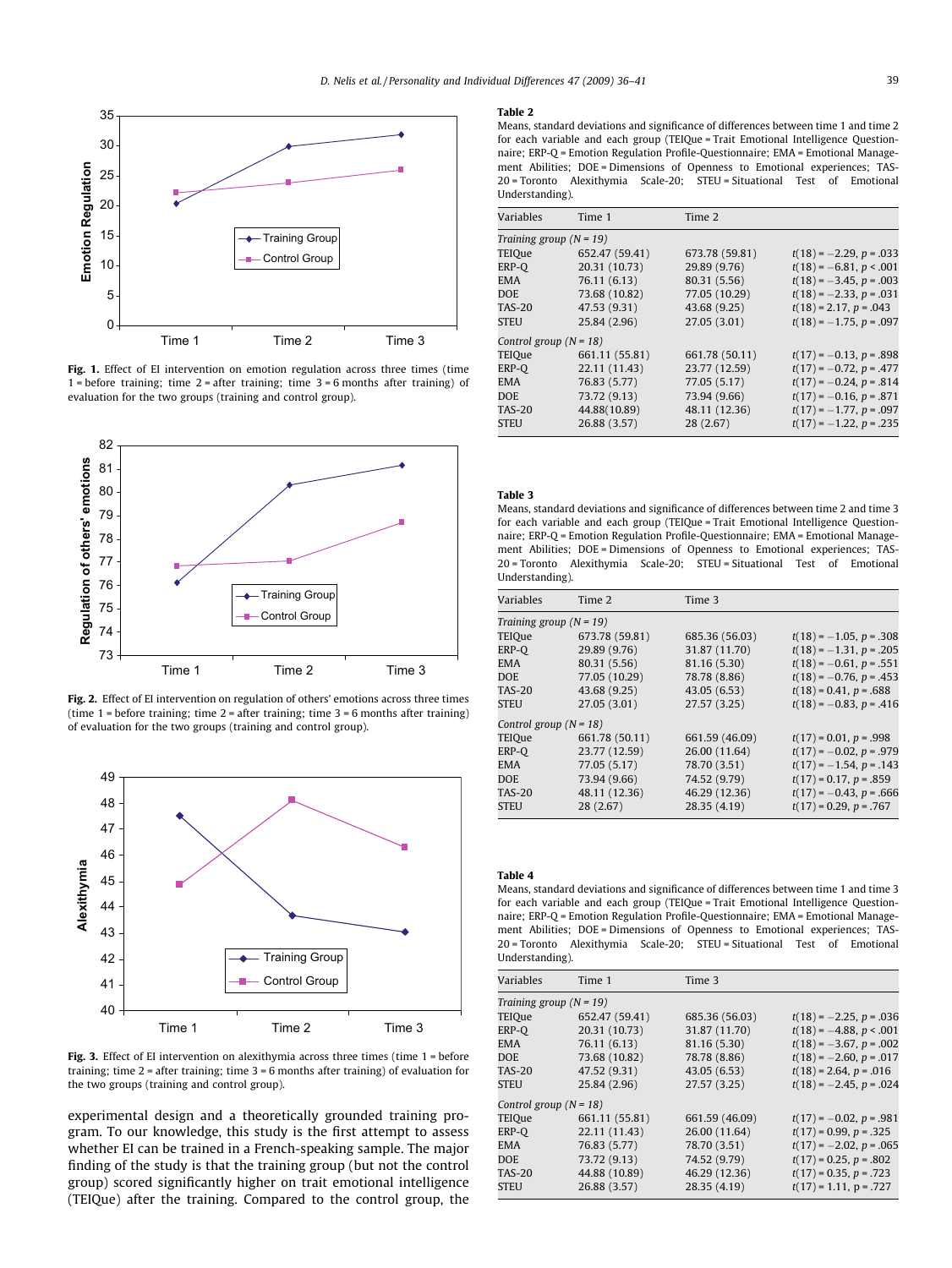training group showed a significant change in several competences (emotion identification, emotion management) targeted by our program. Understanding emotions was not improved and expressing and using emotions were not assessed. Apart from emotion understanding which remained unchanged, the training led to a significant improvement in emotion identification and emotion management (self and others' emotions). The lack of change in emotional understanding is amazing. One possible explanation is that our understanding emotion session was not based on Roseman's framework on which STEU was developed. It is noteworthy that the magnitude of the changes was unrelated to the level of emotional intelligence prior to the training.

A major finding of this study is that all positive changes remain significant 6 months after the intervention (while the control group did not improve over time). That is, the changes were not only evident on the short-term but persistent on the long-term. In addition, it is interesting to notice that all the EI variables in this study slightly improved between time 2 and time 3 (although this effect is not significant). Thus, future EI training programs might fruitfully include follow-up coaching sessions to maximize this effect.

Taken together, our results suggest that some emotional abilities and habits may be effectively improved, even using a relatively short training. However, some aspects of EI like emotional understanding was not improved. This finding has important theoretical and practical implications. At the theoretical level, our results suggest that traits that have shown to be relatively stable over time can be modified through intensive training. However, as these traits are precisely relatively stable, it is possible that people would come back to their ''baseline" after a while if the competences are not practiced. This should still be investigated and the necessary steps must be taken if need be (e.g., follow-up sessions every now and then to maintain the newly-developed skills). At the practical level, our findings are noteworthy because one's level of emotional competence (or ''emotional intelligence") predicts numerous positive outcomes in the realm of health, social relationships, performance, and psychological well-being ([Greven, Chamorro-Prem](#page-5-0)[uzic, Arteche, & Furnham, 2008; Schutte, Malouff, Thorsteinsson,](#page-5-0) [Bhullar, & Rooke, 2007; Smith, Heaven, & Ciarrochi, 2008](#page-5-0)).

Trait EI theory considers EI as a constellation of emotion-related self-perceptions and dispositions located at the lower levels of personality hierarchies ([Petrides & Furnham, 2001\)](#page-5-0). One tenet of this conceptualisation is that there are situations in which high trait EI scores will be linked with maladaptive outcomes ([Petrides &](#page-5-0) [Furnham, 2003; Sevdalis, Petrides, & Harvey, 2007\)](#page-5-0). For example, [Petrides and Furnham \(2003\)](#page-5-0) found that high trait EI participants exhibited greater sensitivity to the mood induction procedure. Indeed, high trait EI participants have greater mood deterioration than low trait EI participants following the presentation of a short disturbing clip. High trait EI individuals may have an increased sensitivity to affect-laden stimuli over their low trait EI peers. High trait EI individuals also showed a reduction of positive affect and an increase of negative affect over low trait EI individuals after recalling a past decision that led to intense negative affect. In consequence, this increased sensitivity may not be beneficial in all contexts and can lead to an increased susceptibility to interference from emotion evoking stimuli in learning or memory tasks [\(Pet](#page-5-0)[rides & Furnham, 2003\)](#page-5-0).

This study breaks new ground in several ways, which leaves ample room for future research to probe or refine its findings. First, the sample was small and predominantly composed of females and included students from the same faculty (i.e., psychology), which limits the generalizability of the results. Second, our control group was composed of matched participants who did not take part in any group activity. This experimental design can inadvertently have created experimenter demand, expectation of improvement, or nonspecific effects related to processes such as contact with a caring instructor or social support and friendship provided by the group. Third, no instrument has been included to assess the improvement in the Emotional Facilitation branch of the EI model because such instruments are not available except MSCEIT but with poor psychometric properties ([Rossen, Kranzler, & Algina,](#page-5-0) [2008\)](#page-5-0). Fourth, the low internal consistency showed by some of the instruments (i.e., EMA, STEU) limits the reliability of the results. However, results showing an improvement on almost all the dimensions of EI lasting over 6 months advocate for a real effect of the training beside these potential biases.

Future work would benefit from replicating these results with a larger and more heterogeneous sample as well as from directly controlling nonspecific effects and expectancies by comparing the present training to other group or self-change activities. Additionally, future research projects on EI development might interestingly include some objective measures of individual differences in emotional processing (e.g., cortisol, frontal asymmetry, fMRI changes) and some measures of EI correlates (e.g., health, social or performance-related outcomes).

Overall, the results are promising as they suggest that, with a proper methodology relying on the latest scientific knowledge about emotion and emotional processing, some facets of EI can be enhanced but not all. Potential application of this intervention in health, educational, and organisational settings offers a new approach in developing and promoting human fulfilment.

## Appendix. Outline of EI training sessions

Session 1: Understanding emotions

- Role play illustrating the importance of emotions and EI.
- Introductions/Welcome/Explanation of the sessions and the use of the personal diary.
- Explanation of key concepts (emotions, emotional intelligence).
- Summary and homework.

# Session 2: Identifying emotions

- Review of previous session and homework.
- Identifying one's emotions using three doors (i.e., physiological activation, cognitions and action tendencies in Scherer's five components of emotion): theory and practice.
- Identifying others' emotions through facial expression decoding: drill with the METT program.
- Identifying others' emotions (continue): asking the right question and empathic.
- Communication.
- Summary and homework.

Session 3: Expressing and using emotions

- Review of previous session and homework.
- How to express emotions: facts emotions need positive solutions.
- Role play.
- Using the power of positive emotions: how to improve one's positive feelings (e.g., gratefulness).
- Using emotions to solve problems: the emotional roadmap.
- Summary and homework.

# Session 4: Managing emotions

- Review of previous session and homework.
- Coping strategies and their effectiveness: theory and group discussion.